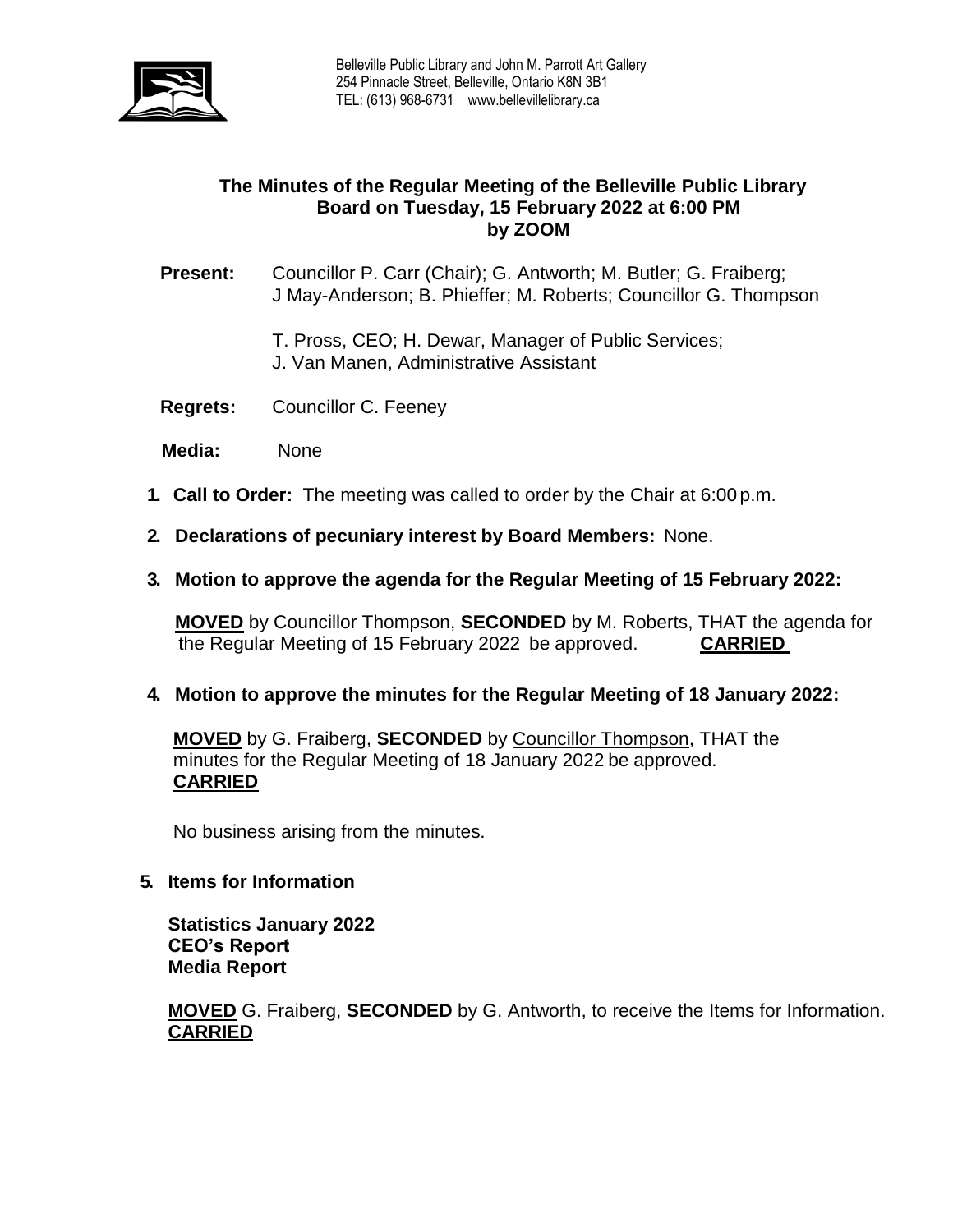

# **6. Financial Statement to 31 January 2022**

**MOVED** by M. Roberts, **SECONDED** by G. Fraiberg, THAT the Financial Statement to 31 January 2022 be approved. **CARRIED**

## **7. Report to the Board 22\_05: Gallery accession and deaccession revised policy for approval**

**MOVED** by G. Antworth, **SECONDED** by B. Phieffer, THAT the Belleville Public Library Board approves Policy BPL014 Gallery Collection Accession and Deaccession policy as amended. **CARRIED**

**MOVED** by G. Antworth, **SECONDED** by B. Phieffer, THAT the Belleville Public Library Board approves the appendix Donation Agreement form as presented. **CARRIED**

#### **8. Final Strategic plan for approval**

**MOVED** by G. Fraiberg, **SECONDED** by G. Antworth, THAT the Belleville Public Library Board approves the 2022-2027 Strategic Plan as presented. **CARRIED**

#### **9. 120 year anniversary:**

Discussion: plan for some informal recognition/ promotions for 120 years, more significant celebrations for the 125 Anniversary (2028)

### **10. Report to Board 22\_06: Draft 2022 Operating budget and Municipal Operating Grant request approval**

**MOVED** by Councillor Thompson, **SECONDED** by M. Roberts, THAT the Belleville Public Library Board approves the 2022 Operating Budget and Municipal Grant request as presented and directs the CEO to submit the proposed budget to the Council of the City of Belleville for their consideration. **CARRIED**

#### **11. Motion to enter into In Camera session to consider the following items, pursuant to the Public Libraries Act, s. 16.1:**

- In camera report on matters related to the security and property of the Board
- In camera report on matters related to labour relations / employee negotiations

**MOVED** by J. May-Anderson, **SECONDED** by B. Phieffer, THAT the Belleville Public